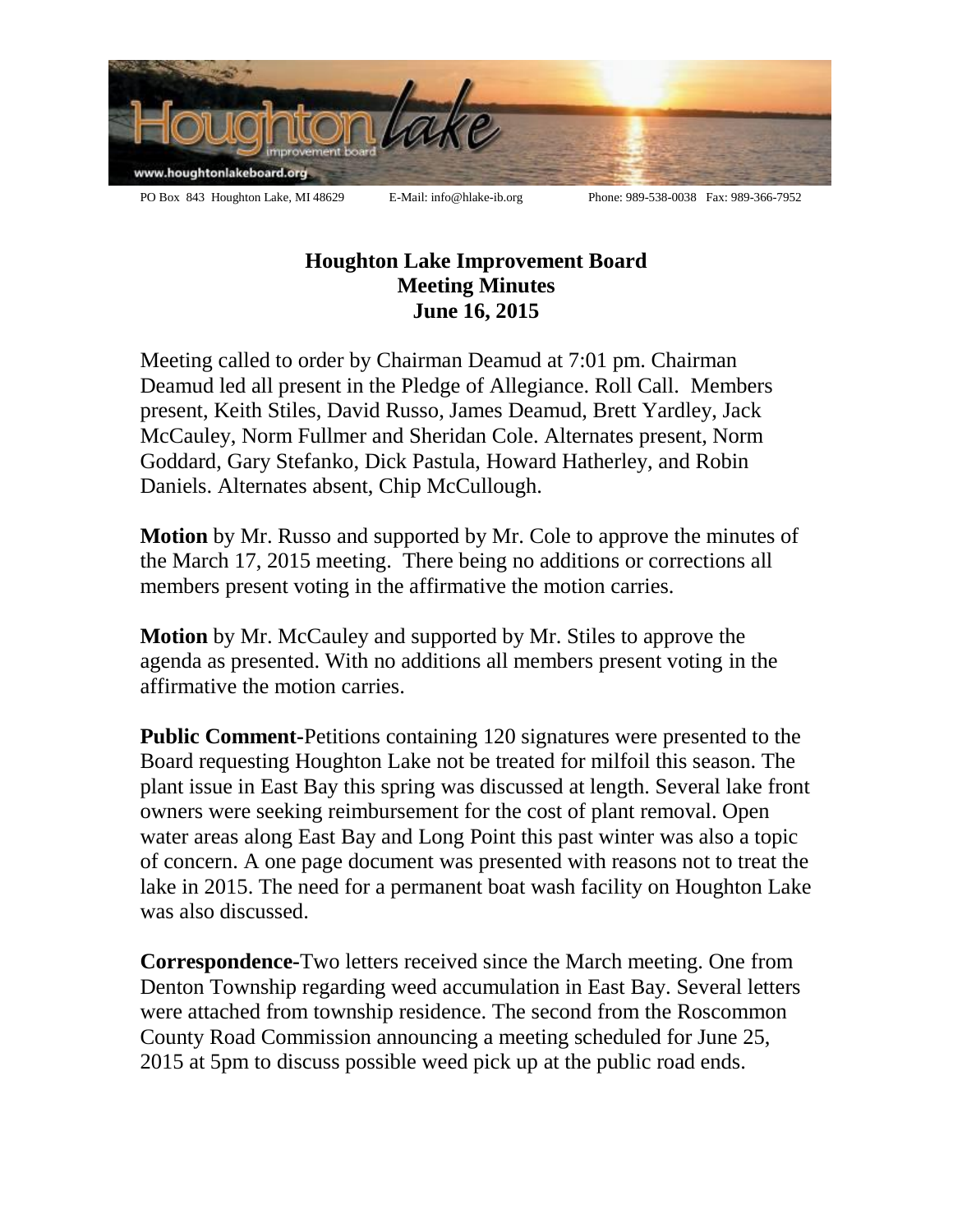**Chairman's Report-**Chairman Deamud acknowledged the weed issue in Denton Township and encouraged attendance at the meeting scheduled June 25, at the Roscommon County Road Commission.

**Treasurers Report-**Treasurer Fullmer reported that the HLIB had received a rebate check in the amount of \$24.28 from the insurance carrier Michigan Underwriters. A question had been raised at the March meeting regarding an invoice from GVSU. A follow up call to GVSU clarified the issue and the amount paid was correct. Current account balances as of June 16, 2015 show \$8,391.62 in the checking account and \$876,510.10 in the Business Money Fund. Checks written year to date total \$27,288.85.

**Motion** by Mr. Russo and supported Mr. McCauley to accept the Treasure's report as presented. All present voting in the affirmative yea the motion carries.

**Motion** by Mr. Russo and supported by Mr. Cole to remove property 008- 022-009-0140 in Markey Township from the assessment roles and issue a refund for years 2012, 2013, 2014 in the amount of \$1152.00. Remove properties 011-531-021-0000 and 011-386-008-5000 in Roscommon Township with no refund due. All present voting in the affirmative the motion carries.

Logan Nevins gave a short presentation of the 2015 "Boat Wash" project for Houghton Lake and the AIS-MSU Boat wash event scheduled for July  $4 \&$ 5. Logan requested funding assistance for banners supporting boat washing efforts at local car washes.

**Motion** by Mr. Fullmer and supported by Mr. Stiles to assist with funding of banners not to exceed \$125. All present voting in the affirmative the motion carries.

**Motion** by Mr. Russo and supported by Mr. Cole to pay invoice from Roscommon Township in the amount of \$500 for office rented by the HLIB in the Roscommon Township Hall. All present voting in the affirmative the motion carries.